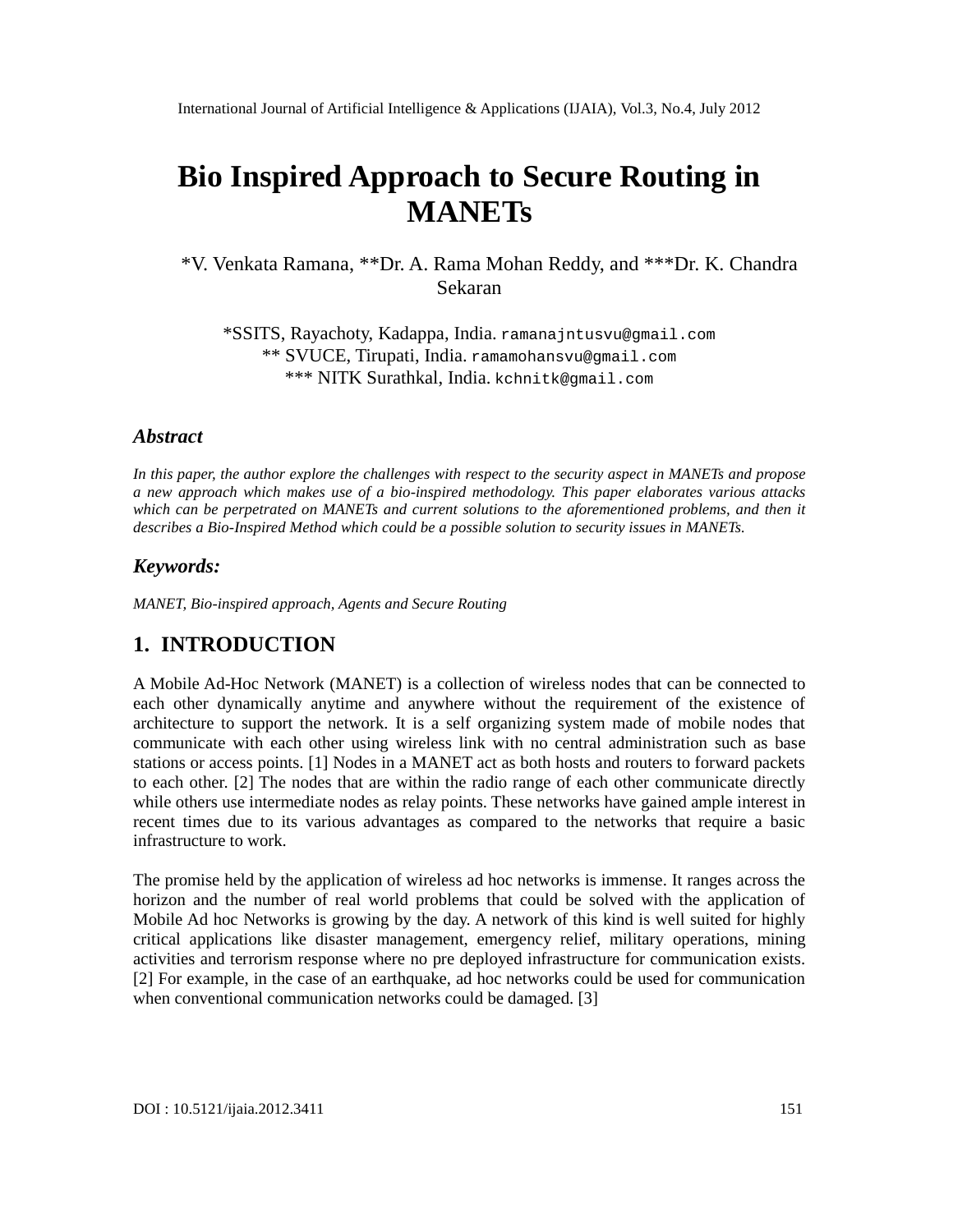# **2. SECURE ROUTING IN MANETS**

The very nature of Mobile Ad Hoc Networks brings with it some specific security challenges. The absence of centralized access control, secure boundaries (as mobile nodes are free to leave or join a network) and restricted resources make them vulnerable to various active and passive attacks. They are more susceptible to information and physical security threats than wired networks or infrastructure based wireless networks.

The security concerns involve anonymity, non-repudiation, access control, trust issues, authenticity, confidentiality and integrity. [1] Attacks on a wireless ad hoc network can come from any direction and target any node. Damage to a node can leak information, contaminate message and impersonate nodes. Nodes have adequate physical protection and are receptive to being compromised as mobile nodes are autonomous and are free to roam independently. [3] Moreover, the decision making for routing is taken by independent nodes in a co-operative fashion without the interference of a centralized authority. Hence it is susceptible to attacks that target the co-operative algorithm. [2] Attacks on the routing protocol could be either internally or externally generated. External attack could be through the injection of faulty routing information, replaying old information or distorting routing information which causes a traffic overload resulting in retransmission and inefficient routing. The internal threat could be from compromised nodes which might misuse routing information and induce service failures. Since attacker is already part of the network, internal attacks are more severe and hard to detect than external attacks.

A closed group of nodes could be secured using certificates. Distributed security schemes mainly rely on threshold cryptography. In an ad hoc environment relying on gateway nodes connecting to e.g. the Internet more centralized security schemes can be applied as well. Many protocols using some sort of cryptographic certificates leave the questions concerning certificate distribution, management, and especially revocation untouched.

The absence of infrastructure and the consequent absence of authorization facilities impede the usual practice of establishing a line of defense, separating nodes into trusted and non-trusted. Such a distinction would have been based on a security policy, the possession of the necessary credentials and the ability for nodes to validate them. In the MANET context, there may be no ground for an a priori classification, since all nodes are required to cooperate in supporting the network operation, while no prior security association can be assumed for all the network nodes.

Additionally, in MANET freely roaming nodes form transient associations with their neighbors, join and leave MANET sub-domains independently and without notice. Thus it may be difficult in most cases to have a clear picture of the ad hoc network membership. Consequently, especially in the case of a large-size network, no form of established trust relationships among the majority of nodes could be assumed. In such an environment, there is no guarantee that a path between two nodes would be free of malicious nodes, which would not comply with the employed protocol and attempt to harm the network operation. [4]

Network layer attacks could be impersonation (masquerading or spoofing), modification, fabrication and replay of packets. Specifically, fabrication attacks where an intruder generates false routing information in order to disturb network operation or to consume other node resources. [5]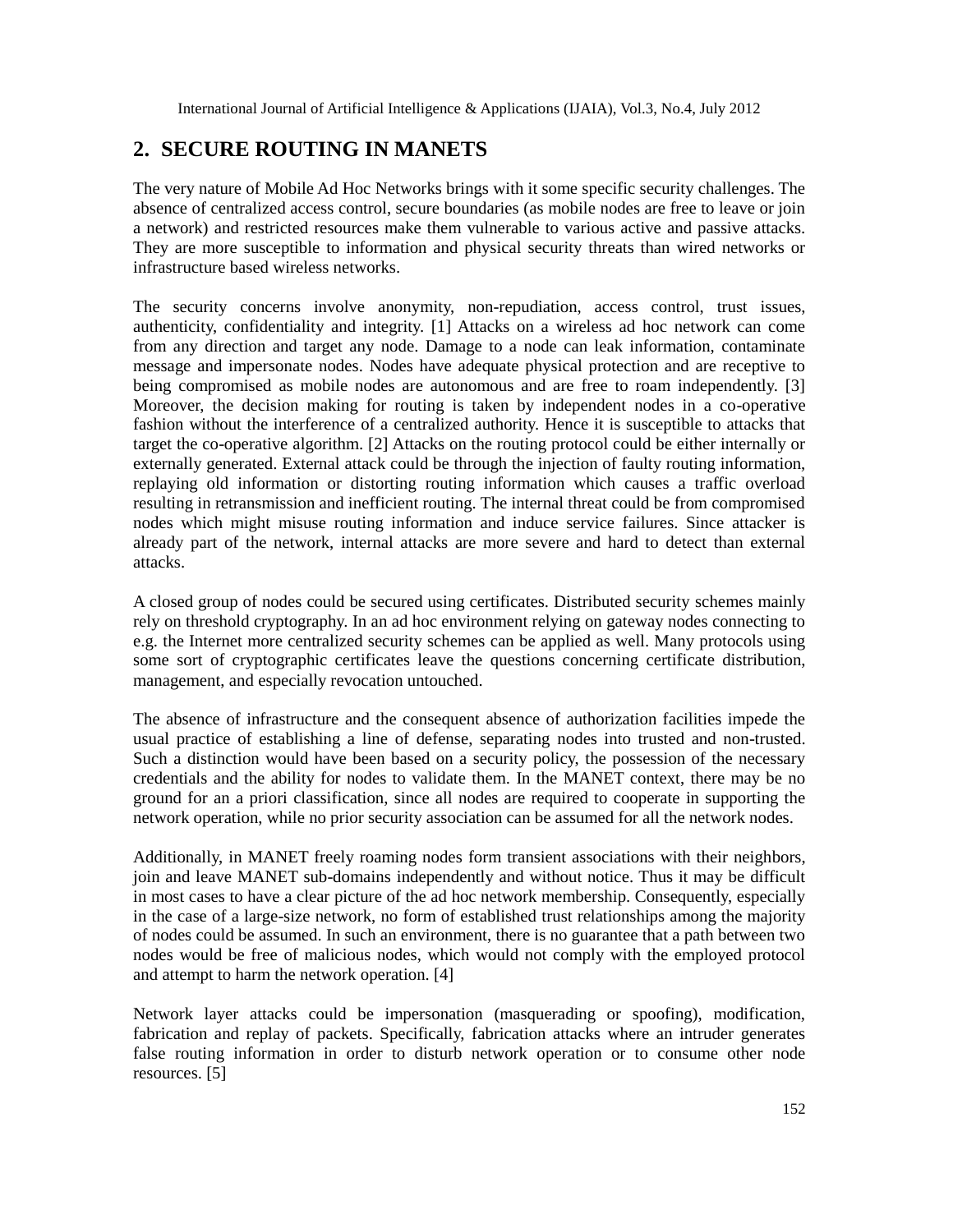Fabrication attacks could be:

- i. Resource Consumption attack Here a malicious node deliberately consumes the resources (battery power, CPU cycles, bandwidth) of other nodes in the network. It can flood the network with routing messages. The main goal of this attack is to reduce the network capabilities as much as possible. It also results in CPU cycle and battery wastage when the nodes update their routing tables constantly. A more subtle variation of this attack is when a node behaves selfishly and gives false information so as to not forward packets in order to save its own battery power. [5]
- ii. Black Hole Attack In this attack a malicious node advertises itself as having the shortest path (or most stable path) to all nodes in the environment by sending fake route reply exploiting the ad hoc routing protocol such as AODV. [2] It can be used as a denial-ofservice attack where it will drop the packets later. Co-operative black hole attack is when several malicious nodes co-operate with each other for the attack making the detection of such attacks more difficult.
- iii. Grey hole attack This attack is similar to black hole attack except it drops the packets that are intercepted only with a certain probability making it more surreptitious than black hole attack. With this selective dropping the intruder tries to hide the attack by not denying all the network services. This attack is harder to identify because the reduction of network capabilities due to the attack could be mistake for normal instability from wireless connections. [5]
- iv. Worm hole attack A malicious node tunnels a received packet from one point in the network to another and then replays them into the network from that point. [6]
- v. Routing table overflow The attacker attempts to create routes to nonexistent nodes. The goal is to create enough routes to prevent new routes from being created or to overwhelm the protocol implementation. [7]
- vi. Sleep Deprivation An attacker can attempt to consume batteries (which is important in MANET) by requesting routes or by forwarding unnecessary packets to the node. [7] This sort of attack is a serious security issue since it can act as a denial-of-service attack or has the potential to be the first step in Man-in-the-middle attack. Its consequences can vary from having one node disconnected from the entire network to all the nodes in the network relaying on the malicious node being totally disconnected to each other.

# **3. DIFFERENT APPROACHES TO SECURITY IN MANETS**

- i. Secure Routing Protocol [8] It only counters the malicious behavior that targets the discovery of topological information. SRP provides the correct routing information about a pair of nodes provided they have prior security association. SRP uses minimal trust to avoid black hole attack. Grey hole attack is avoided by packet leashes.
- ii. Secure Efficient Ad hoc Distance Vector Routing Protocol [9] It uses efficient one way hash functions to guard against Denial of Service attacks. The hash chain elements are used to authenticate the metric and the sequence number of a routing table. The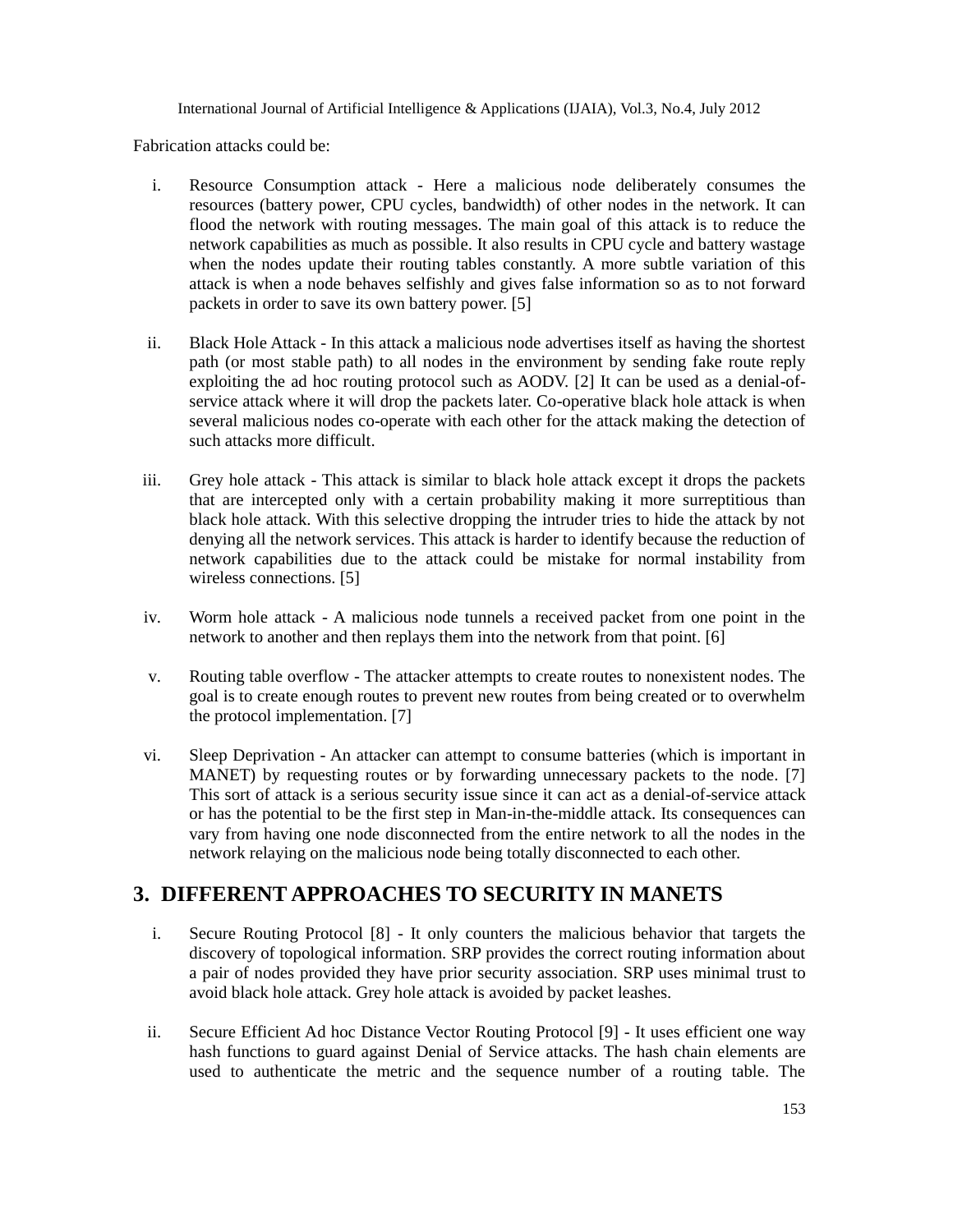authentication could either be Message authentication codes or some broadcast authentication mechanism. It is robust against multiple uncoordinated attacks, but fails against the wormhole attack.

- iii. Mitigating Routing Misbehavior [10]
	- Watchdog This solution is based on the idea that the node is capable of listening to the information of how the neighboring node (which claimed to have the shortest path to the destination) is routing the packet. This can be done by switching into promiscuous mode after sending the package so as to listen to the transmissions of its neighbors in order to verify if the router actually transmitted the package.
	- Pathrater In this system each node uses the information received from systems like watchdog to rate its neighbours according to its trustworthiness. This information will help the node to forward packages to trusted nodes in the future.
	- a) Ariadne (On demand reactive routing) [11] It uses symmetric source routing and prevents DoS and Route tampering. The protocol assumes nodes will only trust themselves and the destination node for path authentication. It can protect against black hole attack as the paths are authenticated only by the destination and hence malicious nodes are excluded from the path.
	- b) Routeguard [12] This method classifies its neighboring nodes as Member, Unstable, Suspect, or Malicious from the data obtained from Watchdog and Pathrater. Each class or tag implies a different trust level ranging from trusted (Member) to Untrusted (Malicious).

However all these systems are based on the assumption that every node transmits with an Omnidirectional antenna. It has been shown that with a directional antenna to a legitimate node, the malicious node can override the watchdog detection system and perform a Black Hole attack.

- i. Another proposed solution for the black hole attack is to find more than one route to the destination. (Redundant routes). [13] The source node then unicasts a ping request to the destination using the three routes. The source will process the acknowledgements received from these packets in order to figure out the route which is not safe. The sender node needs to verify the authenticity of the node that initiates the RREP packet by utilizing the network redundancy. This solution can guarantee to find a safe route to the destination but the main drawback is the time delay. Besides, if there are no shared nodes or hops between the routes the packets will never be sent.
- ii. Patwardhan secure routing and intrusion detection system [14] This presented a proof of concept where a secure routing protocol was implemented using public key encryption, intrusion detection, and a reaction system. The system implements a secured routing protocol adding public key signatures to verify the ownership of the messages. By addition, it has an intrusion detection system where each node monitors its neighbors in promiscuous mode listening to their routing activity. When a node claiming to be a router, is detected misbehaving, the detection system marks the node as malicious node and the reaction system isolates the node from the ad-hoc network.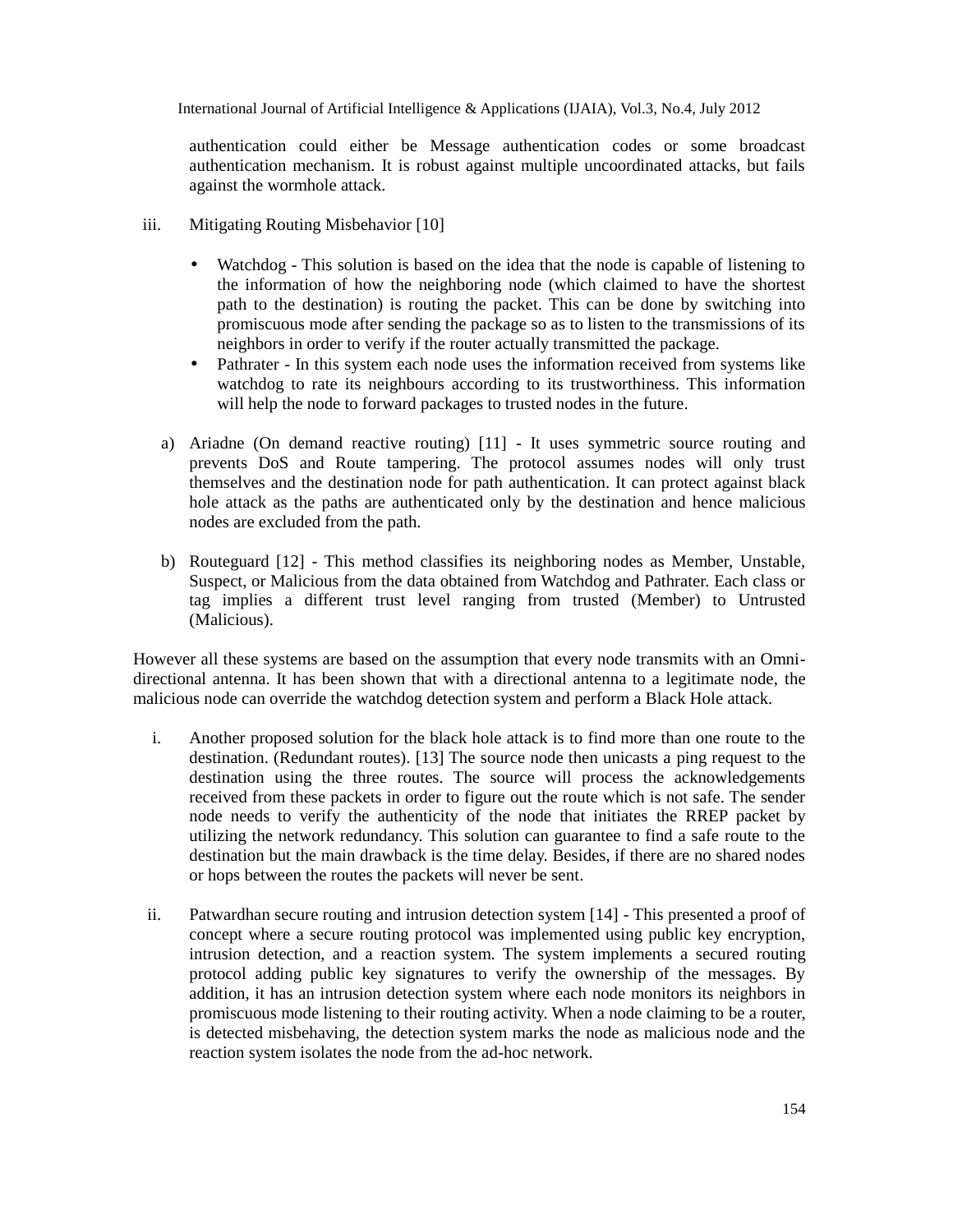- iii. A solution has also been proposed for multiple black hole nodes acting in cooperation. [15] It involves sending additional 2 bits information from the nodes responding to the RREQ (Route Request). Each node will also maintain an additional Data Routing Information (DRI) table. However the performance of the proposed solution has not been analyzed using simulations. The solution is mainly theoretical.
- iv. AODV-SEC [16] It is a secure routing protocol for MANETs based on AODV (Ad hock On Demand Distance Vector Routing) called AODV-SEC. It uses certificates and a public key infrastructure as trust anchor. In addition it presents the need for a new certificate type for secure routing in MANETs called mCert. The AODV-SEC protocol tries to secure all possible aspects of the route discovery process. This includes the authentication of the two end nodes as well as the intermediate nodes. Further, it excludes not trusted nodes from the discovered routes. The length of the discovered route is protected in a way that intermediate nodes cannot advertise a potentially shorter route than actually exists.

# **4. DESIGN FOR SECURE ROUTING IN MANETS USING BIO-INSPIRED APPROACH**

Bio-inspired approach is an emerging field in problem solving techniques. Bio-inspired algorithms have the unique feature of being bottom-up, adaptable and flexible, thus providing elegant solutions to engineering problems that are constrained by rigid limitations that traditional approaches pose. Several bio-inspired algorithms work as highly decentralized systems consisting of several components. MANETs too are almost completely decentralized systems and consist of mobile nodes that are components of the system. Thus, bio-inspired techniques can be accurately applied to MANETs to solve various issues in the design and working of MANETs.

The immune system has features that enable it to detect, isolate and destroy infections as well as assimilate information about recent infections in the body. These features are highly desirable in a security system for MANETs. To replicate the behavior of the immune system in a MANET, the following characteristics have to be present in the system [19]

- Ability to recognize a malicious node
- The ability to prevent, detect and eventually eliminate dangerous foreign activities or infections.
- Retain previous infections in memory
- Mechanism to identify new forms of infection.
- Methods to autonomously come up with responses to handle the infection.
- Prevent the system from self attacks.
- Ability to find an alternate routing path.
- Ability to achieve network security while keeping additional traffic to minimum.

To achieve the above characteristics implementation of the following steps is required:[19]

- i. Agents: Different nodes should generate different types of agents (similar to the agents of immune system). Each agent is capable of handling a different type of malicious behavior (infection in immune system).
- ii. Self Test: The agents generated by a node are passed through a self test to detect anomalies in the agent. This self test is conducted periodically on the agent to detect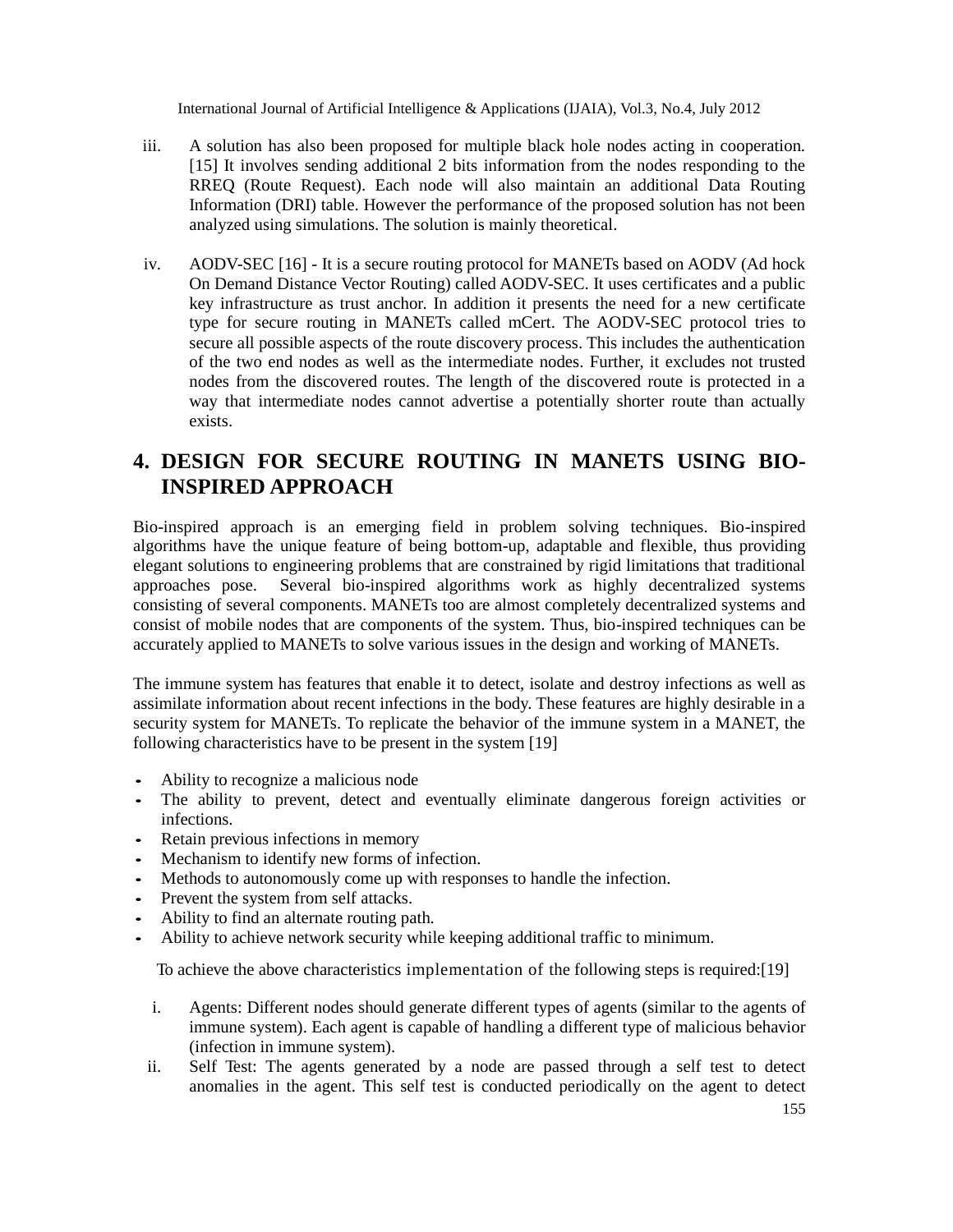foreign code injection. If the agent does not pass the self test it is declared corrupt an eliminated.(Negative selection in Immune system)

- iii. Broadcasting: Each node broadcasts its agents to some other nodes in the system. Each node will have a copy of other nodes agent and thus creating a security database at each node. If any malicious behavior (foreign event) is detected, the agent notifies the other nodes in the system by broadcasting the event. This enables a faster response to the event in the future.
- iv. Agent life cycle: Each agent has a Time to Live (TTL) feature to avoid the flooding of the network with agents. The timer inherent in each agents controls the lifetime of the agent. The TTL is different for different types of agents depending on the infection it is meant to tackle.
- v. Approximate matching: After detecting a foreign event, the agent evaluates it's affinity towards the event depending on its ability to solve that particular infection. This mechanism is called approximate matching. Hamming distance and bit patterns can be used as matching schemes.
- vi. Handling malicious nodes: Depending on the degree of affinity, elimination of the foreign event is done. If the matching is not proficient, the event is broadcasted to all other agents and the best agent to tackle the problem is determined.
- vii. Source node identification: The source node of the malicious event is identified. If the same source node, has been involved in previous infections the source node is declared malicious (un-trusted) and is isolated from the system.

#### **4.1.Design Details**

Agent - An agent is a packet containing a specially designed program that performs the following functions:

- a) Detects any sort of malicious behavior in nodes
- b) Tackles a specific problem or infection in a node

Architecture of the agent: The agent is generated by a node in the system. This node is called the source node of the agent. The agent contains a program binary/code which is responsible for detection and correction of malicious nodes. The agent also contains details of its affinity to different infections. The agent maintains its Time-To-Live status and its Test Key which will be read by receiving nodes for performing the self test function.

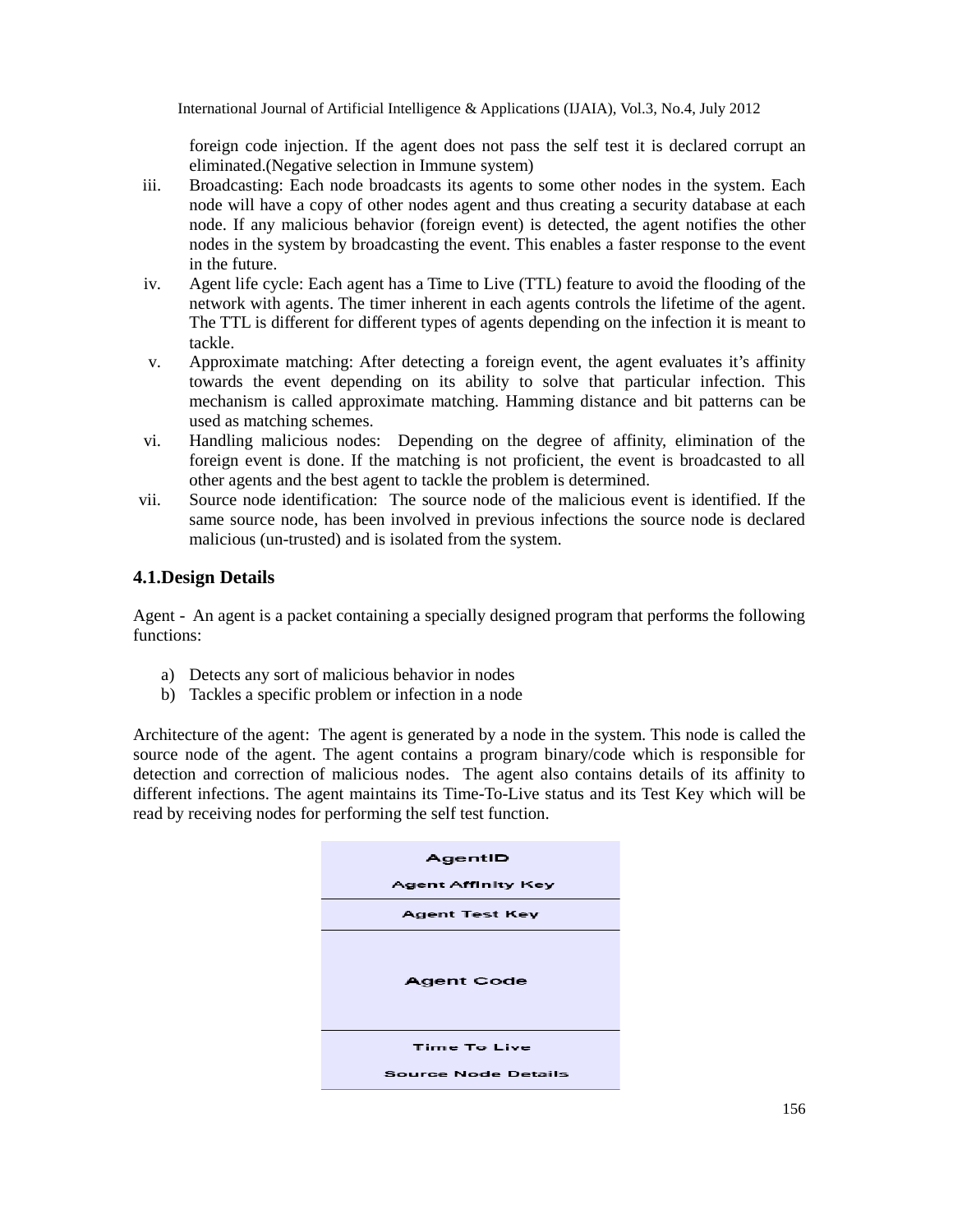The agent will have the following structure ( pseudo code format)

```
/*
* Structure to define the agent ID
* Contains Source ID, type of the agent based on the infection it tackles
* and a count field which uniquely identifies the agent within the source node
*/
typedef struct agentid
{
long int source;
long int agenttype;
long int count;
} aId;
class agent{
 aId id; //Agent id
 long int affkey; // A key defining the agent's affinity towards a particular infection
 long int testkey; // A key required for the self test
 long int ttl; //Time to live defines life time of the agent
 long int srcnode; //Unique identifier of the source node
};
```
Functioning of the agent can be understood as per the following :

- At the Source Node The source node of the agent first tests its neighboring nodes by running the agent code. The agent code sniffs the behavior of the neighboring nodes by putting the source node in promiscuous mode. Based on listening to the node's neighbors' routing activity, it declares the neighbors as "clean" or "probably infected" and updates this information in the node's security database. The node then sends the agent or copies of the agent to the nodes that have been declared "clean" in its database.
- At Other Nodes Once an agent arrives at a node, the code in the agent is extracted by the node. The node then runs the code in its system and detects the behavior of its neighboring nodes. The result of the sniffing is updated in the node's security database.

Detecting Malicious Behavior - Malicious behavior in a node is detected using several parameters such as number of dropped packets, rate of transmission of packets etc depending on the specific malicious behavior that the agent is designed to detect and tackle.

Reacting to Malicious Behavior - If an agent designed to detect a particular malicious behavior, finds a node exhibiting that behavior, it declares the node as "probably infected". The agent then broadcasts this information in the network. All the nodes that receive the broadcast packet will update their security database to include the malicious behavior of that particular node.

If broadcast information of a particular node that has already been declared as probably infected, arrives at a node, then the node is declared as Infected. This particular node is eliminated from the Mobile ad hoc network as the neighboring nodes stop sending packets to the node that is declared malicious.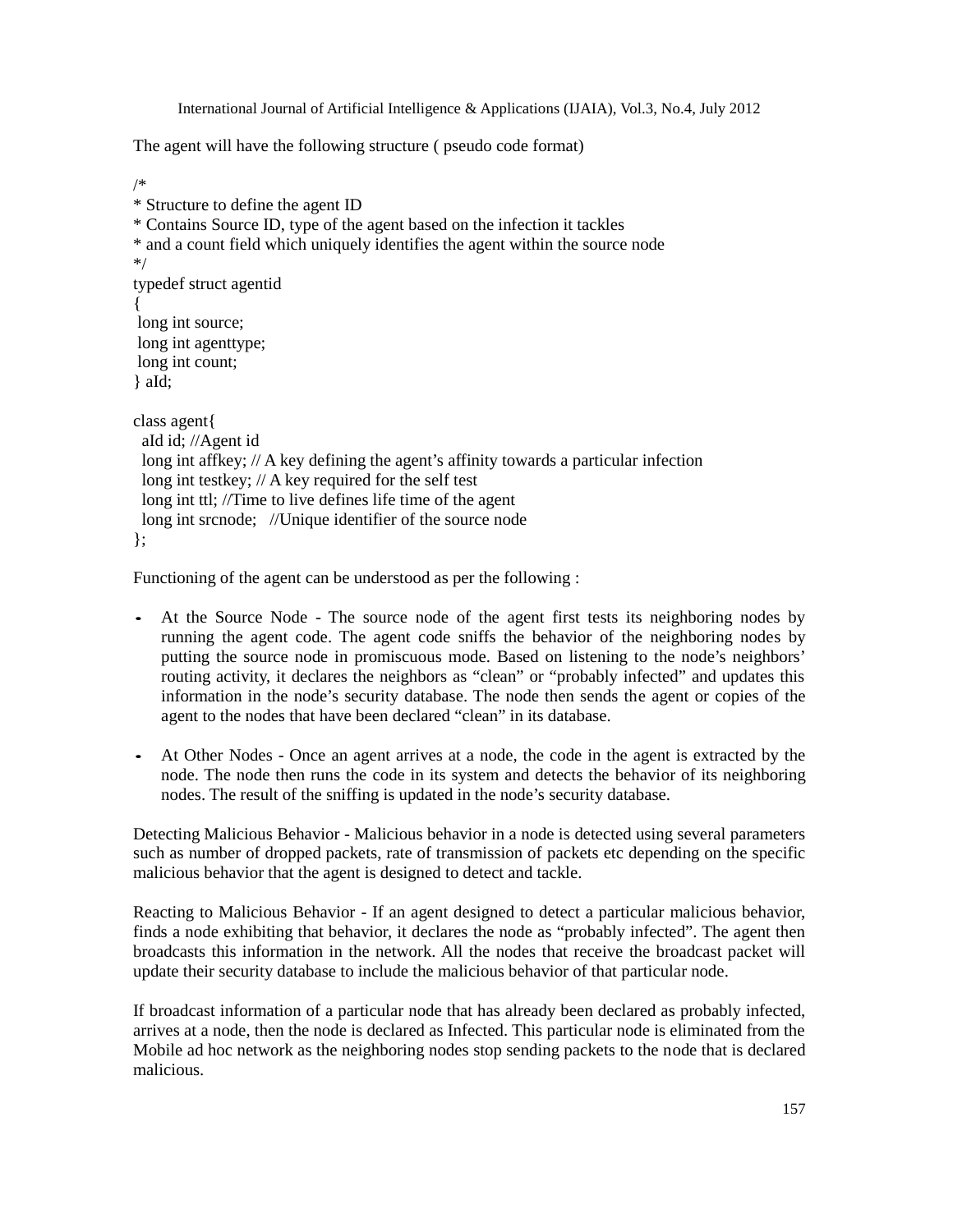Self test - The purpose of the self test phase is to ensure that the agent packet itself has not been corrupted or injected with foreign code. Self test can be conducted on an agent through the technique mentioned below.

We will use a technique where a large arbitrary stream of data is converted into a unique short bit string data. An agent tackling a particular malicious behavior will have a unique fingerprint. A global table is maintained which maps all the agents to its unique fingerprint. This table also contains details of all the malicious behaviors that can be detected and tackled by the malicious node.

Every node that receives an agent will run a test on that particular agent to ensure that the agent has not been compromised. This test will be based on cryptographic protocols. Only if the agent passes the test will the node run the agent code in its system.

Our approach is as follows: The "global table" can have agent id, encrypted H(Hash ) and source node name/public key. We can protect the global table such that entries can only be added and not modified. It will ensure that no one tampers with existing agent details

Agent creator node : generates Public Key, private key. The public key cab be kept in a global table. Applies hash function f on  $C(Agent Code)$ , generates F. Encrypts F with private key = H. Keeps H also in the global table.

Receiver: Decrypts H (from the global table) using the public key to get G. Apply same hash function f on the code and get F. Compare  $F \& G$ .

Time-To-Live - Each agent has a Time to Live parameter attached to it. When the count reaches 0, the agent self-destructs after broadcasting all the relevant information to all nodes in the network so as to retain all important information such as infection-history. This is done by the node where the agent currently resides or the node that is the next target destination of the agent. The destruction is done by terminating the propagation of the agent to the next "clean" node and by killing the agent code that is running in the current "clean" node.

Approximate Matching - When an infection is detected by an agent, it decides its ability of tackling that particular malicious behavior based on hamming distance. The hamming distance is calculated between the agent affinity key (stored in the agent) and the infection key (stored in the security database).

This gives rise to the following two situations:

- i. If the hamming distance is the least then the agent has an affinity to the infection and tries to tackle the infection.
- ii. If the affinity to the infection is less (hamming distance is high), the agent broadcasts the infection key and the IP of the source malicious node to the network. Based on this broadcast all the nodes in the network updates their security databases. Agents at all nodes receive this information and the agent that is physically closest to the infected node travels to the node and attempts to tackle the infection there.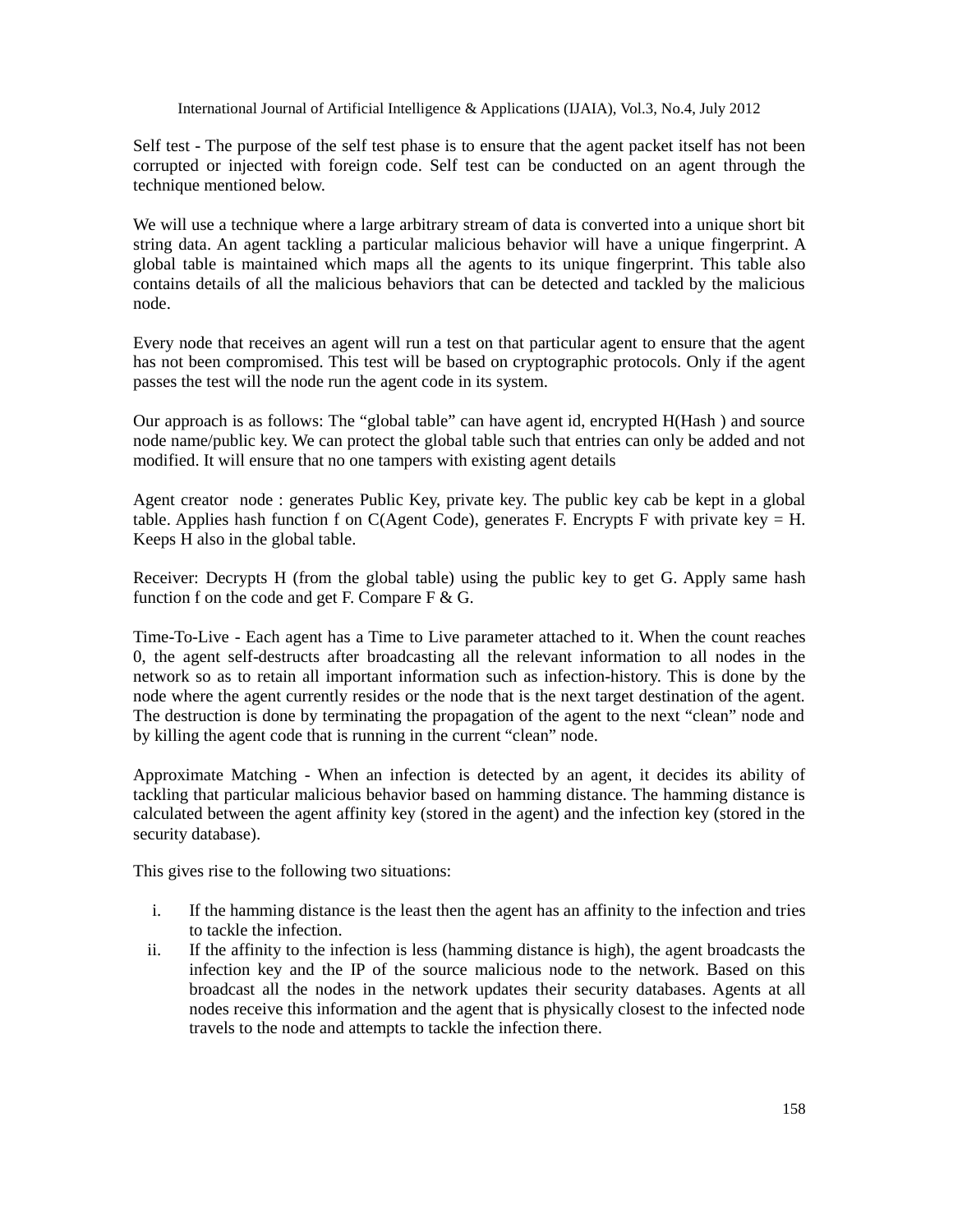Advantages of the Approach are:

- i. Scalability The Security Database is a distributed table that stores the most updated status of all the nodes and agents in the system. This table is built using a local Security Database at each node and a look up system to achieve consolidation and visibility of all information. This will solve the problem of scalability of security information in the nodes.
- ii. Phase-by-phase implementation The implementation of this system can be carried out phase by phase. The complete infrastructure of a MANET need not be changed for this intrusion system to be implemented. This security system can run even if only few nodes of the MANET have the bio inspired methodology incorporated in them.
- iii. Zero-trust policy All nodes start out with the status of being "probably infected" except the initial node that begins the MANET. Thus, each node is tested thoroughly before being accepted into the MANET.
- iv. Expansion Methods for countering newly discovered infections can easily be incorporated into the security system by creating new types of agents for the new infections. The underlying infrastructure of the security system is unaffected by the number or type of infections that it is expected to handle. It is thus extremely flexible.

# **5. CONCLUSION**

This paper gives a comprehensive overview of the security problems of MANETs. The current research scenario in this area is still in its nascent stages. There is indeed immense potential to implement a Bio Inspired approach to the security problem of MANETs. The immune system provides a good parallel to the security needs of a MANET, and thus we can draw inspiration from the human immune system to develop a secure routing system for MANETs.

## **REFERNCES**

- [1] Jameela Al-Jaroodi, (2007), "Routing Security in Open / Dynamic Mobile Ad Hoc Networks".The International Arab Journal of Information Technology,Vol.4.
- [2] Sanjay Ramaswamy, HuirongFu, Manohar Sreekantaradhya, John Dixon and Kendall Nygard, (2003), "Prevention of Cooperative Black Hole Attack in Wireless AdHoc Networks". Proc.International Conference on Wireless Networks.
- [3] Shailender Gupta and Chander Kumar, (2010), "Shared information based security solution for Mobile AdHoc Networks". International Journal of Wireless & Mobile Networks, Volume:2.
- [4] Rashid Hafeez Khokhar, MdAsri Ngadi and Satria Mandala, (2008) "A Review of Current Routing Attacks in Mobile Ad Hoc Networks", International Journal of Computer Science and Security,volume2.
- [5] Ernesto Jimnez Caballero, (2006) "Vulnerabilities of Intrusion Detection Systems in Mobile Ad-hoc Networks -The routing problem", Proceedings of TKKT-110.5290 Seminar on Network Security.
- [6] Yih Chun Hu, Adrian Perrig and David B. Johnson. (2006), "Wormhole Attacks in Wireless Networks", IEEE Journal on Selected Areas in Communications.
- [7] John D.Marshall II, (2003), "An Analysis of the secure routing protocol for mobile adhoc network route discovery: using intuitive reasoning and formal verification to identify flaws". MSc thesis, Dept. of Computer Science, Florida State University.
- [8] Bridget Dahill, Brian Neil Levine, Elizabeth Royer, Clay Shields, (2002), "A secure routing protocol for adhoc networks". ICNP'02 Proceedings of the 10th IEEE International Conference on Network